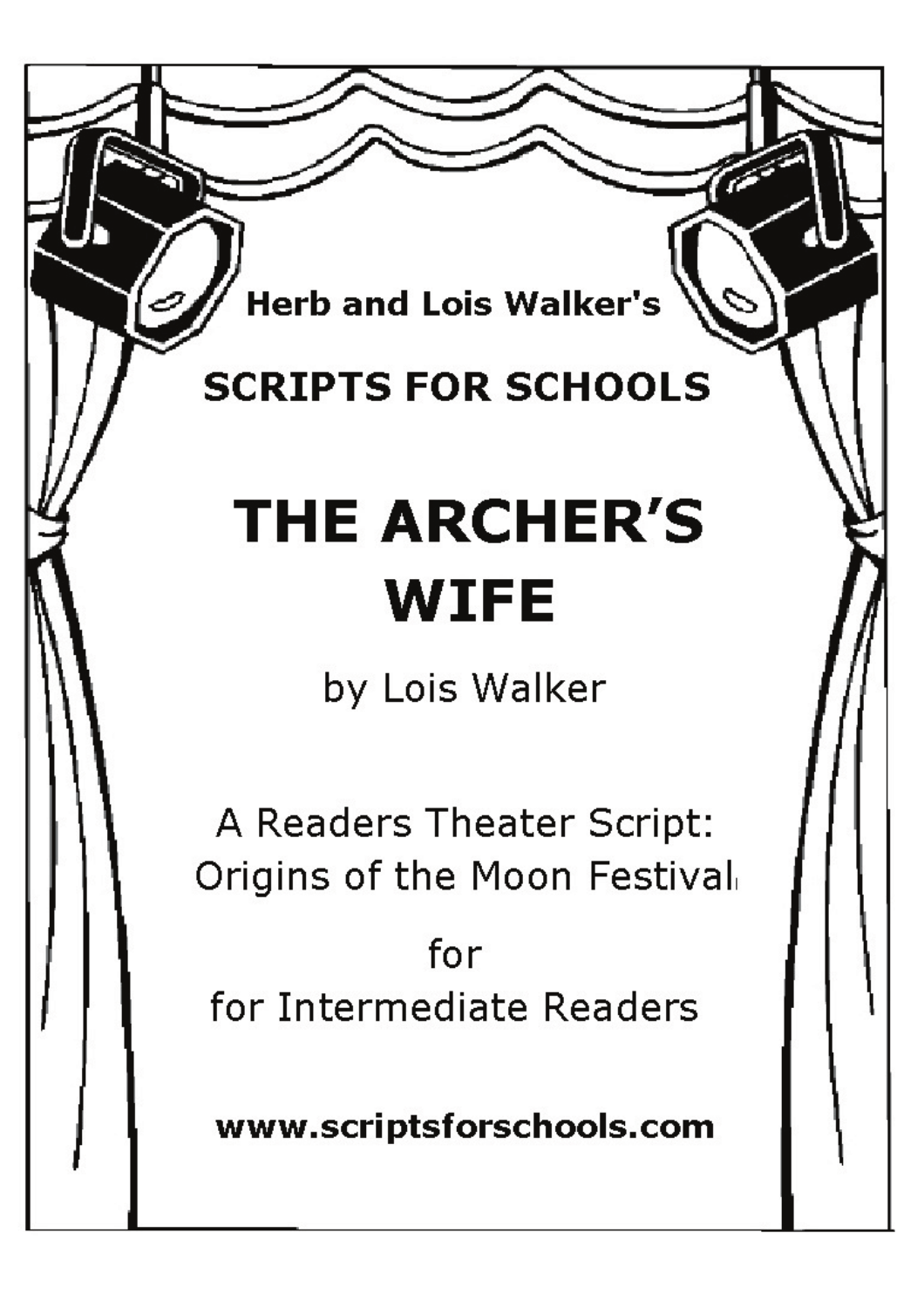The Archer's Wife A Readers Theater Script for Intermediate Readers

## **THE ARCHER'S WIFE**

A Readers Theater Script: Origins of the Moon Festival Adapted and Formatted by Lois Walker

Cast: 5 Readers Including 3 Character Parts

- -----------------------------------------------------------------------------------------------
- READER 1: Once upon a time,

Ten suns were in the sky.

- READER 2: And every living creature
	- Said, Why, oh why…
- READER 3: Am I so hot?
- READER 4: Am I so dry?
- READER 5: If it doesn't cool down
	- I just might die!
- **ALL: Hot, hot,**

### **That's all we've got**

### **Please take this heat away!**

- READER 1: The flower said,
- (READER 2) "I've burnt my face,
	- And lion's charred tail
	- Is a true disgrace.
	- The butterfly's wings
	- Dried out, it seems,
	- And the little drop water
	- Turned into a steam."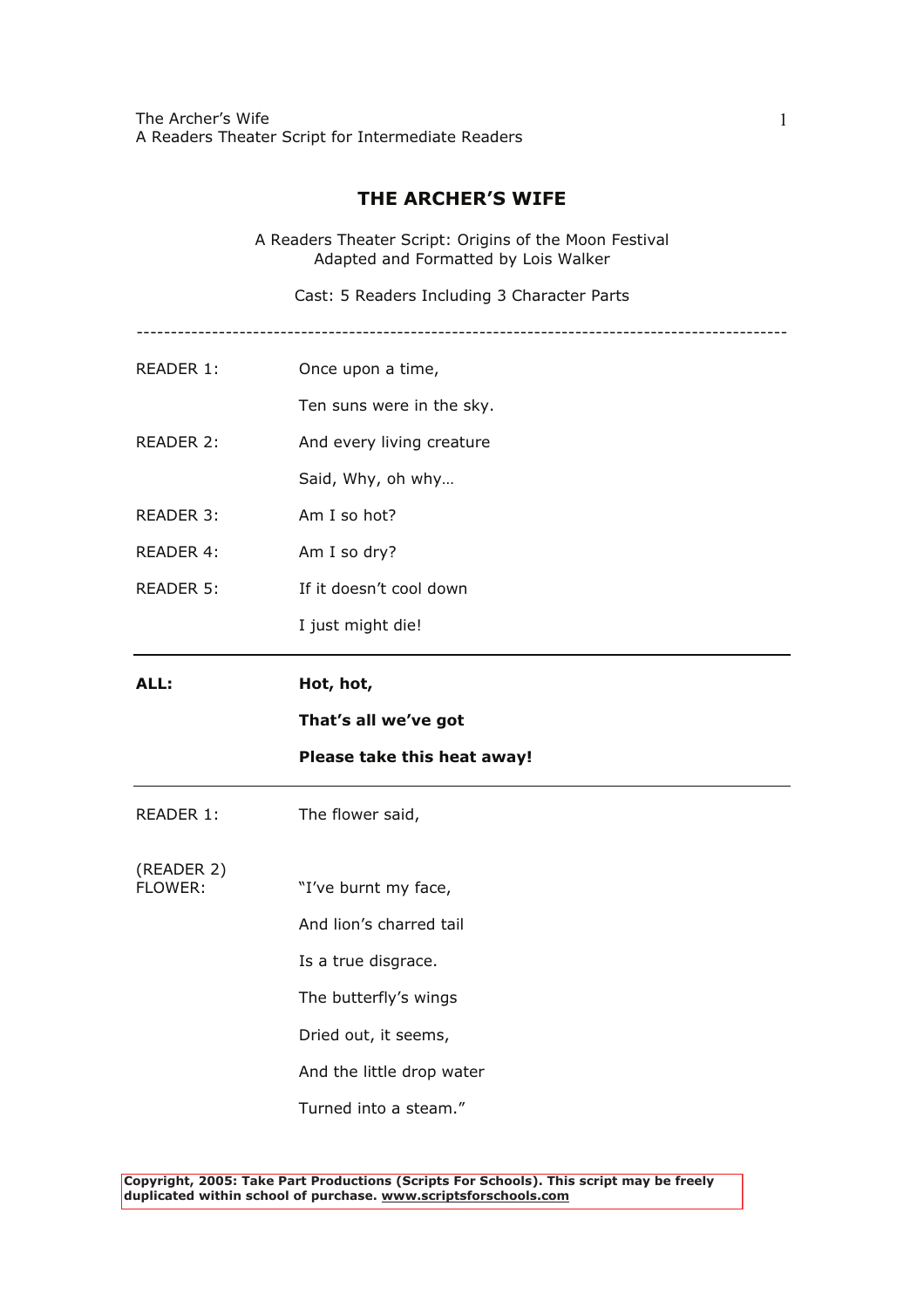| ALL:                          | Hot, hot,                      |  |
|-------------------------------|--------------------------------|--|
|                               | That's all we've got           |  |
|                               | Please take this heat away!    |  |
|                               |                                |  |
| READER 3:                     | So the emperor ordered         |  |
|                               | His archer to shoot.           |  |
| (READER 4)<br><b>EMPEROR:</b> | "Shoot down those suns         |  |
|                               | There'll be no excuse"         |  |
| <b>READER 5:</b>              | The suns became frightened.    |  |
|                               | And ran off to hide.           |  |
| (READER 4)<br><b>EMPEROR:</b> | "Where did they go?            |  |
|                               | You must search far and wide." |  |
| ALL:                          | Hot, hot,                      |  |
|                               | That's all we've got           |  |
|                               | Please take this heat away!    |  |
|                               | Then the archer said,          |  |
| READER 5:                     |                                |  |
|                               | (PAUSE)                        |  |
| (READER 1)<br>ARCHER:         | "I see one in the cave,        |  |
|                               | I see two on the wall,         |  |
|                               | I see three in the well,       |  |
|                               | But I can't see them all."     |  |
| READER 2:                     | Then he added:                 |  |